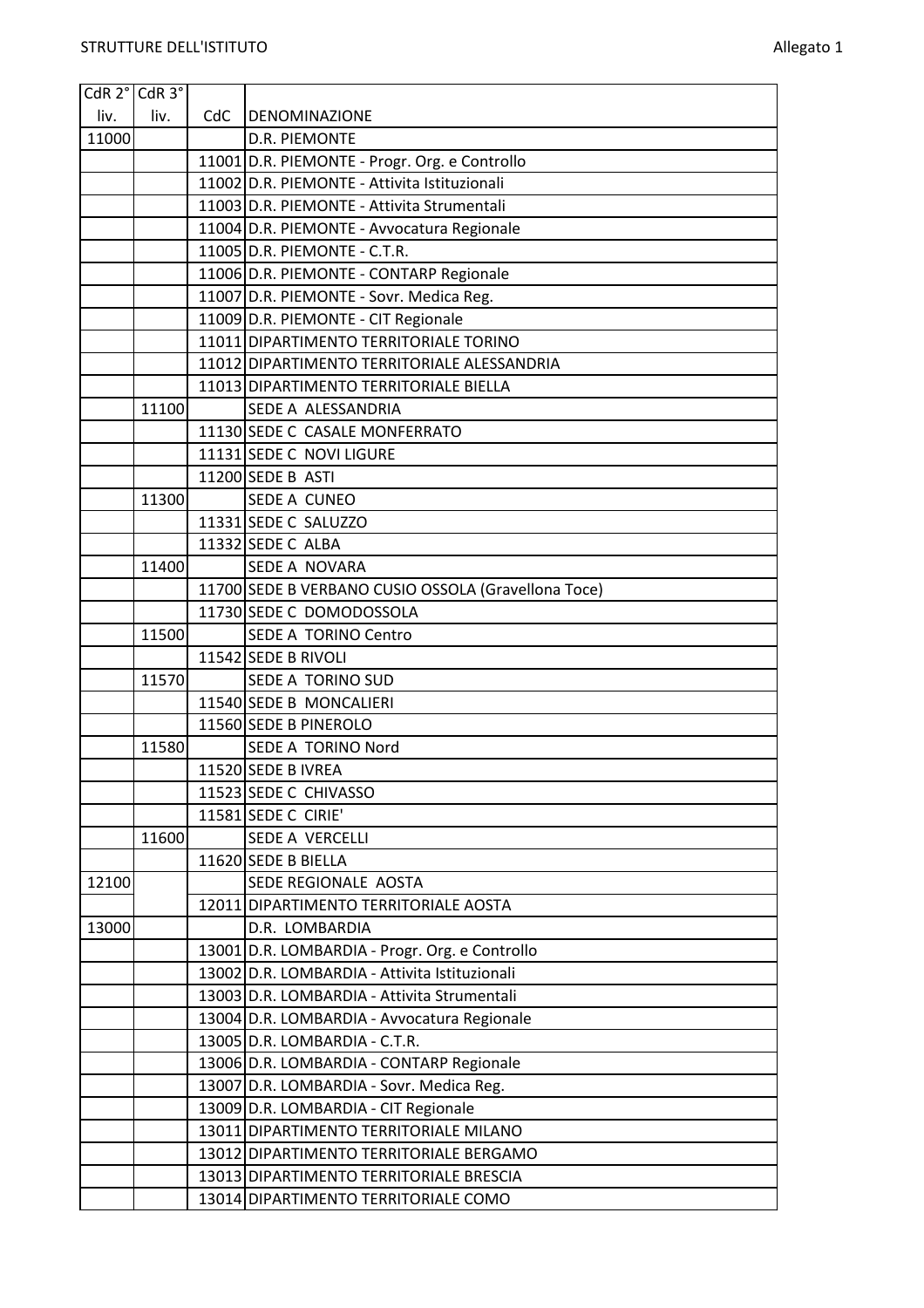Ŧ

| $CdR$ 2 $^{\circ}$ $CdR$ 3 $^{\circ}$ |       |     |                                                |
|---------------------------------------|-------|-----|------------------------------------------------|
| liv.                                  | liv.  | CdC | DENOMINAZIONE                                  |
|                                       | 13100 |     | <b>SEDE A BERGAMO</b>                          |
|                                       |       |     | 13140 SEDE B TREVIGLIO                         |
|                                       | 13200 |     | <b>SEDE A BRESCIA</b>                          |
|                                       |       |     | 13230 SEDE C GARDONE V. T.                     |
|                                       |       |     | 13232 SEDE B BRENO                             |
|                                       |       |     | 13233 SEDE C MANERBIO                          |
|                                       |       |     | 13240 SEDE B PALAZZOLO SULL'OGLIO              |
|                                       | 13320 |     | SEDE A LECCO                                   |
|                                       |       |     | 13800 SEDE B SONDRIO                           |
|                                       | 13400 |     | SEDE A CREMONA                                 |
|                                       |       |     | 13430 SEDE C CREMA                             |
|                                       | 13600 |     | SEDE A MILANO PORTA NUOVA                      |
|                                       |       |     | 13609 SEDE B RHO                               |
|                                       | 13680 |     | <b>SEDE A MILANO MAZZINI</b>                   |
|                                       |       |     | 13620 SEDE B LEGNANO                           |
|                                       | 13700 |     | SEDE A PAVIA                                   |
|                                       |       |     | 13621 SEDE B LODI                              |
|                                       |       |     | 13730 SEDE C VIGEVANO                          |
|                                       | 13900 |     | <b>SEDE A VARESE</b>                           |
|                                       |       |     | 13920 SEDE B BUSTO ARSIZIO                     |
|                                       |       |     | 13921 SEDE B GALLARATE                         |
|                                       |       |     | 13922 SEDE B SARONNO                           |
|                                       | 13500 |     | SEDE A MANTOVA                                 |
|                                       | 13622 |     | SEDE A MONZA                                   |
|                                       | 13300 |     | SEDE A COMO                                    |
|                                       | 13640 |     | SEDE A MILANO BONCOMPAGNI                      |
|                                       | 13670 |     | SEDE A MILANO SABAUDIA                         |
|                                       | 13623 |     | SEDE A SESTO S. GIOVANNI                       |
| 14000                                 |       |     | DIREZ. PROVINCIALE DI TRENTO                   |
|                                       |       |     | 14200 SEDE A TRENTO                            |
|                                       |       |     | 14220 SEDE B ROVERETO                          |
| 14001                                 |       |     | DIREZ. PROVINCIALE DI BOLZANO                  |
|                                       |       |     | 14011 DIPARTIMENTO TERRITORIALE BOLZANO        |
|                                       | 14100 |     | <b>SEDE A BOLZANO</b>                          |
|                                       |       |     | 14110 SEDE B BRESSANONE                        |
|                                       |       |     | 14120 SEDE B MERANO                            |
| 15000                                 |       |     | D.R. VENETO                                    |
|                                       |       |     | 15001 D.R. VENETO - Progr. Org. e Controllo    |
|                                       |       |     | 15002 D.R. VENETO - Attivita Istituzionali     |
|                                       |       |     | 15003 D.R. VENETO - Attivita Strumentali       |
|                                       |       |     | 15004 D.R. VENETO - Avvocatura Regionale       |
|                                       |       |     | 15005 D.R. VENETO - C.T.R.                     |
|                                       |       |     | 15006 D.R. VENETO - CONTARP Regionale          |
|                                       |       |     | 15007 D.R. VENETO - Sovr. Medica Reg.          |
|                                       |       |     | 15008 D.R. VENETO - CIT Regionale              |
|                                       |       |     | 15011 DIPARTIMENTO TERRITORIALE VENEZIA MESTRE |
|                                       |       |     | 15012 DIPARTIMENTO TERRITORIALE VERONA         |
|                                       |       |     | 15013 DIPARTIMENTO TERRITORIALE PADOVA         |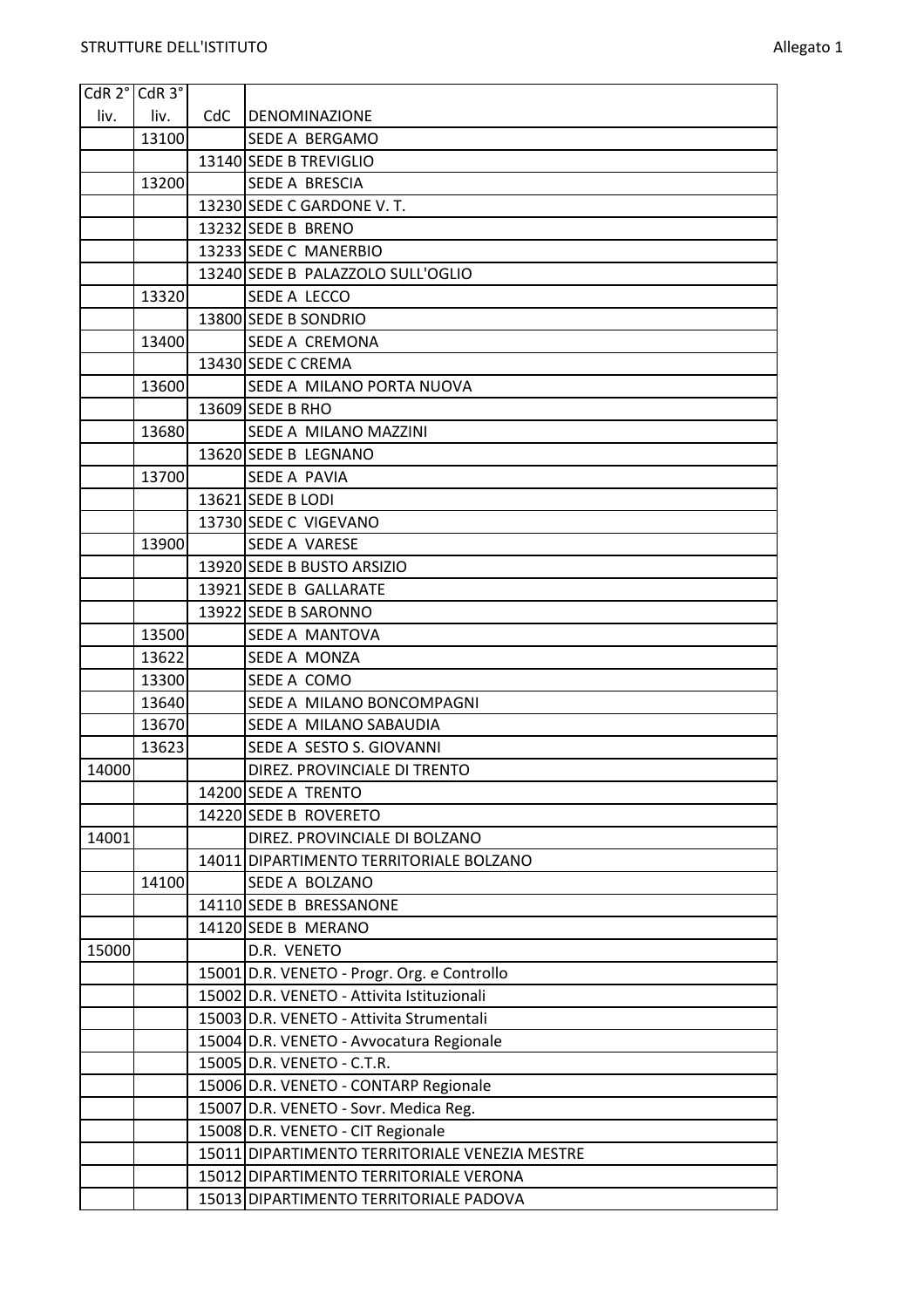| CdR 2° CdR 3° |       |     |                                                |
|---------------|-------|-----|------------------------------------------------|
| liv.          | liv.  | CdC | <b>DENOMINAZIONE</b>                           |
|               | 15200 |     | SEDE A PADOVA                                  |
|               |       |     | 15300 SEDE B ROVIGO                            |
|               |       |     | 15202 SEDE C CITTADELLA                        |
|               | 15400 |     | SEDE A TREVISO                                 |
|               |       |     | 15401 SEDE B CONEGLIANO                        |
|               | 15510 |     | SEDE A VENEZIA TERRAFERMA                      |
|               |       |     | 15500 SEDE B VENEZIA CENTRO STORICO            |
|               |       |     | 15530 SEDE C S. DONA' DI PIAVE                 |
|               | 15600 |     | <b>SEDE A VERONA</b>                           |
|               |       |     | 15640 SEDE B LEGNAGO                           |
|               | 15710 |     | SEDE A VICENZA                                 |
|               |       |     | 15700 SEDE B BASSANO DEL GRAPPA                |
|               |       |     | 15732 SEDE C SCHIO                             |
|               | 15100 |     | <b>SEDE A BELLUNO</b>                          |
| 16000         |       |     | D.R. FRIULI V. G.                              |
|               |       |     | 16001 D.R. FRIULI V.G. - Progr. Org. e Control |
|               |       |     | 16002 D.R. FRIULI V.G. - Attivita Istituzional |
|               |       |     | 16003 D.R. FRIULI V.G. - Attivita Strumentali  |
|               |       |     | 16004 D.R. FRIULI V.G. - Avvocatura Regionale  |
|               |       |     | 16005 D.R. FRIULI V.G. - C.T.R.                |
|               |       |     | 16006 D.R. FRIULI V.G. - CONTARP Regionale     |
|               |       |     | 16007 D.R. FRIULI V.G. - Sovr. Medica Reg.     |
|               |       |     | 16008 D.R. FRIULI V.G. - CIT Regionale         |
|               |       |     | 16011 DIPARTIMENTO TERRITORIALE UDINE          |
|               | 16200 |     | <b>SEDE A TRIESTE</b>                          |
|               |       |     | 16100 SEDE B GORIZIA                           |
|               |       |     | 16120 SEDE C MONFALCONE                        |
|               | 16300 |     | SEDE A UDINE                                   |
|               |       |     | 16700 SEDE B PORDENONE                         |
|               |       |     | 16301 SEDE C CERVIGNANO DEL FRIULI             |
|               |       |     | 16321 SEDE C TOLMEZZO                          |
|               | 16990 |     | S.C. NAV. FRIULI V.G. (EX-IPSEMA)              |
| 17000         |       |     | D.R. LIGURIA                                   |
|               |       |     | 17001 D.R. LIGURIA - Progr. Org. e Controllo   |
|               |       |     | 17002 D.R. LIGURIA - Attivita Istituzionali    |
|               |       |     | 17003 D.R. LIGURIA - Attivita Strumentali      |
|               |       |     | 17004 D.R. LIGURIA - Avvocatura Regionale      |
|               |       |     | 17005 D.R. LIGURIA - C.T.R.                    |
|               |       |     | 17006 D.R. LIGURIA - CONTARP Regionale         |
|               |       |     | 17007 D.R. LIGURIA - Sovr. Medica Reg.         |
|               |       |     | 17008 D.R. LIGURIA - CIT Regionale             |
|               |       |     | 17011 DIPARTIMENTO TERRITORIALE GENOVA         |
|               | 17100 |     | SEDE A GENOVA                                  |
|               |       |     | 17160 SEDE B CHIAVARI                          |
|               |       |     | 17101 SEDE C SAMPIERDARENA                     |
|               | 17300 |     | SEDE A LA SPEZIA                               |
|               |       |     | 17301 SEDE C SARZANA                           |
|               | 17400 |     | SEDE A SAVONA                                  |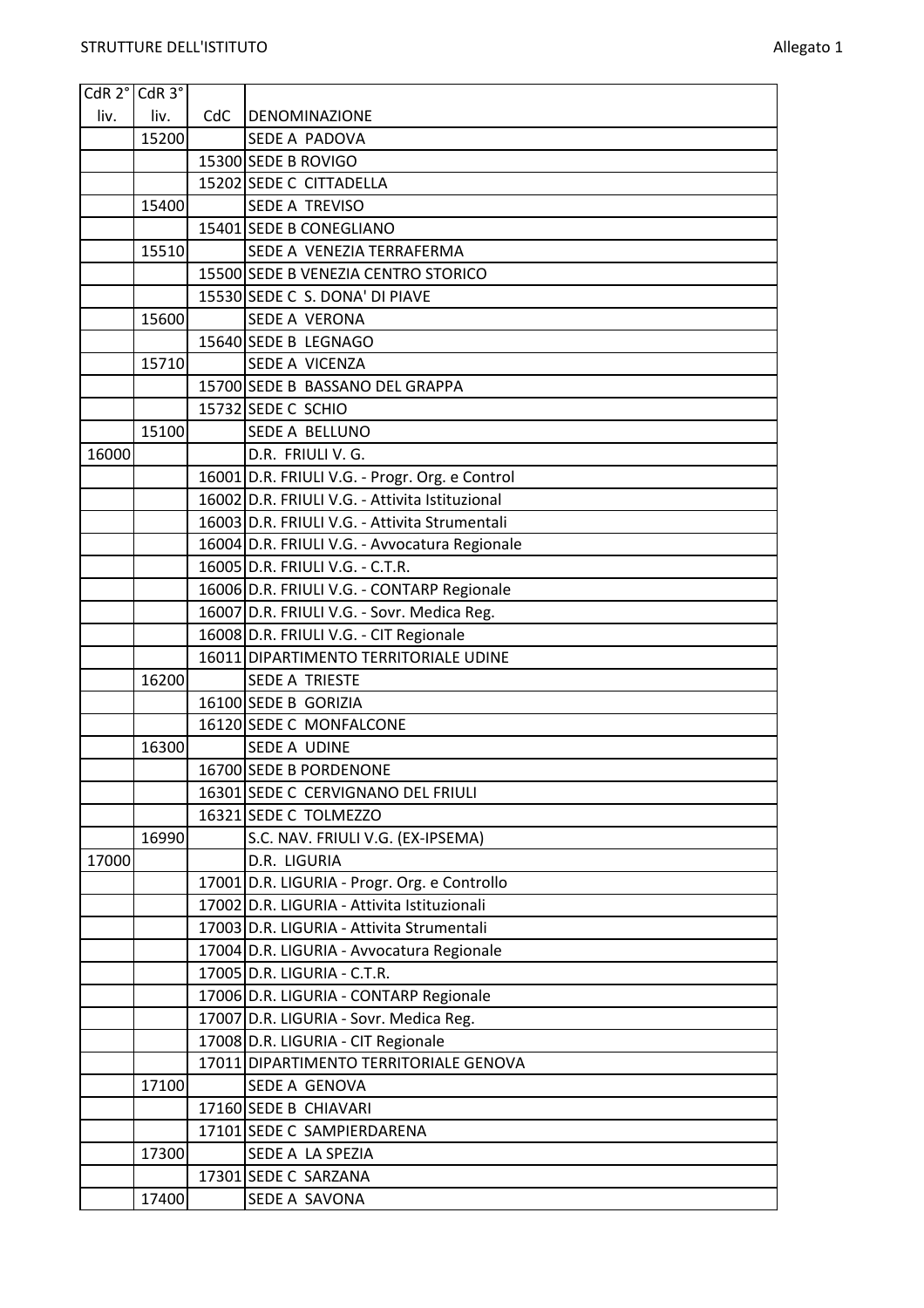| CdR 2° CdR 3° |       |     |                                               |
|---------------|-------|-----|-----------------------------------------------|
| liv.          | liv.  | CdC | DENOMINAZIONE                                 |
|               |       |     | 17200 SEDE B IMPERIA                          |
|               |       |     | 17430 SEDE C ALBENGA                          |
|               |       |     | 17431 SEDE C CARCARE                          |
|               | 17990 |     | S.C. NAV. LIGURIA (EX-IPSEMA)                 |
| 18000         |       |     | D.R. EMILIA ROMAGNA                           |
|               |       |     | 18001 D.R. EMILIA R. - P.O.C.                 |
|               |       |     | 18002 D.R. EMILIA R. - Attivita Istituzionali |
|               |       |     | 18003 D.R. EMILIA R. - Attivita Strumentali   |
|               |       |     | 18004 D.R. EMILIA R. - Avvocatura Regionale   |
|               |       |     | 18005 D.R. EMILIA R. - C.T.R.                 |
|               |       |     | 18006 D.R. EMILIA R. - CONTARP Regionale      |
|               |       |     | 18007 D.R. EMILIA R. - Sovr. Medica Reg.      |
|               |       |     | 18008 D.R. EMILIA R. - CIT Regionale          |
|               |       |     | 18011 DIPARTIMENTO TERRITORIALE BOLOGNA       |
|               |       |     | 18012 DIPARTIMENTO TERRITORIALE PIACENZA      |
|               |       |     | 18013 DIPARTIMENTO TERRITORIALE FORLI         |
|               | 18100 |     | SEDE A BOLOGNA                                |
|               |       |     | 18130 SEDE C CASALECCHIO DI RENO              |
|               |       |     | 18160 SEDE B IMOLA                            |
|               | 18300 |     | SEDE A FORLI'                                 |
|               |       |     | 18330 SEDE B CESENA                           |
| 18700         |       |     | <b>SEDE A RAVENNA</b>                         |
|               |       |     | 18715 SEDE C LUGO                             |
|               |       |     | 18730 SEDE C FAENZA                           |
|               | 18200 |     | SEDE A FERRARA                                |
|               | 18400 |     | SEDE A MODENA                                 |
|               | 18320 |     | SEDE A RIMINI                                 |
|               | 18500 |     | <b>SEDE A PARMA</b>                           |
|               |       |     | 18600 SEDE B PIACENZA                         |
|               | 18800 |     | SEDE A REGGIO EMILIA                          |
| 21000         |       |     | D.R. TOSCANA                                  |
|               |       |     | 21001 D.R. TOSCANA - Progr. Org. e Controllo  |
|               |       |     | 21002 D.R. TOSCANA - Attivita Istituzionali   |
|               |       |     | 21003 D.R. TOSCANA - Attivita Strumentali     |
|               |       |     | 21004 D.R. TOSCANA - Avvocatura Regionale     |
|               |       |     | 21005 D.R. TOSCANA - C.T.R.                   |
|               |       |     | 21006 D.R. TOSCANA - CONTARP Regionale        |
|               |       |     | 21007 D.R. TOSCANA - Sovr. Medica Reg.        |
|               |       |     | 21009 D.R. TOSCANA - CIT Regionale            |
|               |       |     | 21011 DIPARTIMENTO TERRITORIALE FIRENZE       |
|               |       |     | 21012 DIPARTIMENTO TERRITORIALE LIVORNO       |
|               |       |     | 21013 DIPARTIMENTO TERRITORIALE LUCCA         |
|               | 21200 |     | SEDE A CARRARA                                |
|               |       |     | 21210 SEDE C MASSA                            |
|               |       |     | 21230 SEDE C AULLA                            |
|               | 21300 |     | SEDE A FIRENZE                                |
|               |       |     | 21330 SEDE B EMPOLI                           |
|               | 21500 |     | SEDE A LIVORNO                                |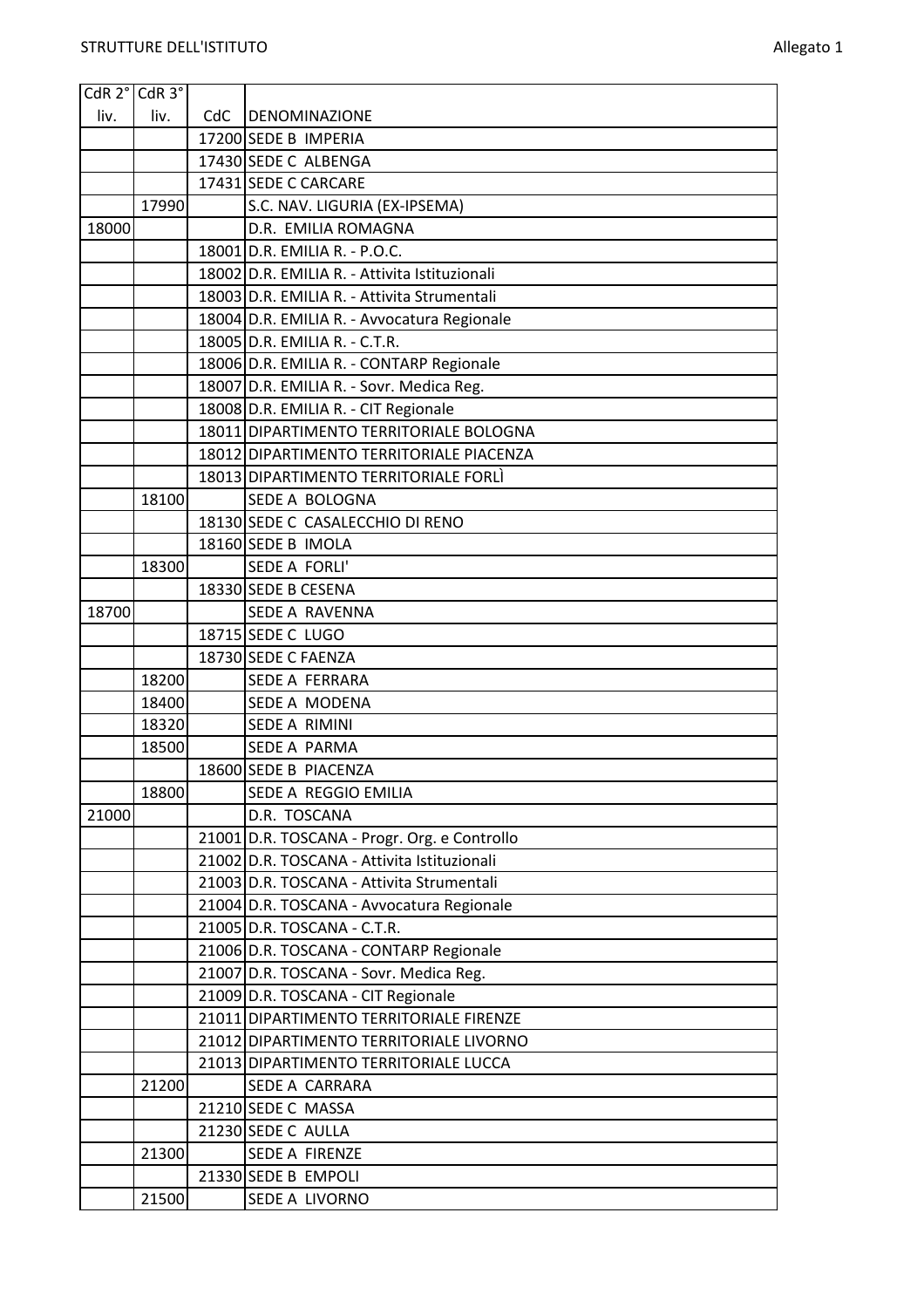| CdR 2° CdR 3° |       |     |                                             |
|---------------|-------|-----|---------------------------------------------|
| liv.          | liv.  | CdC | DENOMINAZIONE                               |
|               |       |     | 21520 SEDE B PIOMBINO                       |
|               | 21600 |     | SEDE A LUCCA                                |
|               |       |     | 21630 SEDE B VIAREGGIO                      |
|               | 21700 |     | <b>SEDE A PISA</b>                          |
|               |       |     | 21730 SEDE B PONTEDERA                      |
|               | 21100 |     | SEDE A AREZZO                               |
|               | 21320 |     | <b>SEDE A PRATO</b>                         |
|               | 21900 |     | SEDE A SIENA                                |
|               |       |     | 21400 SEDE B GROSSETO                       |
|               | 21800 |     | SEDE A PISTOIA                              |
| 22000         |       |     | D.R. UMBRIA                                 |
|               |       |     | 22001 D.R. UMBRIA - Progr. Org. e Controllo |
|               |       |     | 22002 D.R. UMBRIA - Attivita Istituzionali  |
|               |       |     | 22003 D.R. UMBRIA - Attivita Strumentali    |
|               |       |     | 22004 D.R. UMBRIA - Avvocatura Regionale    |
|               |       |     | 22005 D.R. UMBRIA - C.T.R.                  |
|               |       |     | 22006 D.R. UMBRIA - CONTARP Regionale       |
|               |       |     | 22007 D.R. UMBRIA - Sovr. Medica Reg.       |
|               |       |     | 22009 D.R. UMBRIA - CIT Regionale           |
|               |       |     | 22011 DIPARTIMENTO TERRITORIALE TERNI       |
|               | 22100 |     | SEDE A PERUGIA                              |
|               |       |     | 22110 SEDE B FOLIGNO                        |
|               |       |     | 22131 SEDE C CITTA' DI CASTELLO             |
|               |       |     | 22200 SEDE B TERNI                          |
|               |       |     | 22230 SEDE C ORVIETO                        |
| 23000         |       |     | D.R. MARCHE                                 |
|               |       |     | 23001 D.R. MARCHE - Progr. Org. e Controllo |
|               |       |     | 23002 D.R. MARCHE - Attivita Istituzionali  |
|               |       |     | 23003 D.R. MARCHE - Attivita Strumentali    |
|               |       |     | 23004 D.R. MARCHE - Avvocatura Regionale    |
|               |       |     | 23005 D.R. MARCHE - C.T.R.                  |
|               |       |     | 23006 D.R. MARCHE - CONTARP Regionale       |
|               |       |     | 23007 D.R. MARCHE - Sovr. Medica Reg.       |
|               |       |     | 23008 D.R. MARCHE - CIT Regionale           |
|               |       |     | 23011 DIPARTIMENTO TERRITORIALE ANCONA      |
|               | 23100 |     | SEDE A ANCONA                               |
|               |       |     | 23130 SEDE B JESI                           |
|               |       |     | 23131 SEDE C SENIGALLIA                     |
|               |       |     | 23132 SEDE C FABRIANO                       |
|               | 23200 |     | SEDE A ASCOLI PICENO                        |
|               |       |     | 23230 SEDE B FERMO                          |
|               | 23300 |     | SEDE A MACERATA                             |
|               |       |     | 23331 SEDE C CIVITANOVA MARCHE              |
|               | 23400 |     | SEDE A PESARO                               |
|               |       |     | 23401 SEDE B FANO                           |
| 24000         |       |     | D.R. LAZIO                                  |
|               |       |     | 24001 D.R. LAZIO - Progr. Org. e Controllo  |
|               |       |     | 24002 D.R. LAZIO - Attivita Istituzionali   |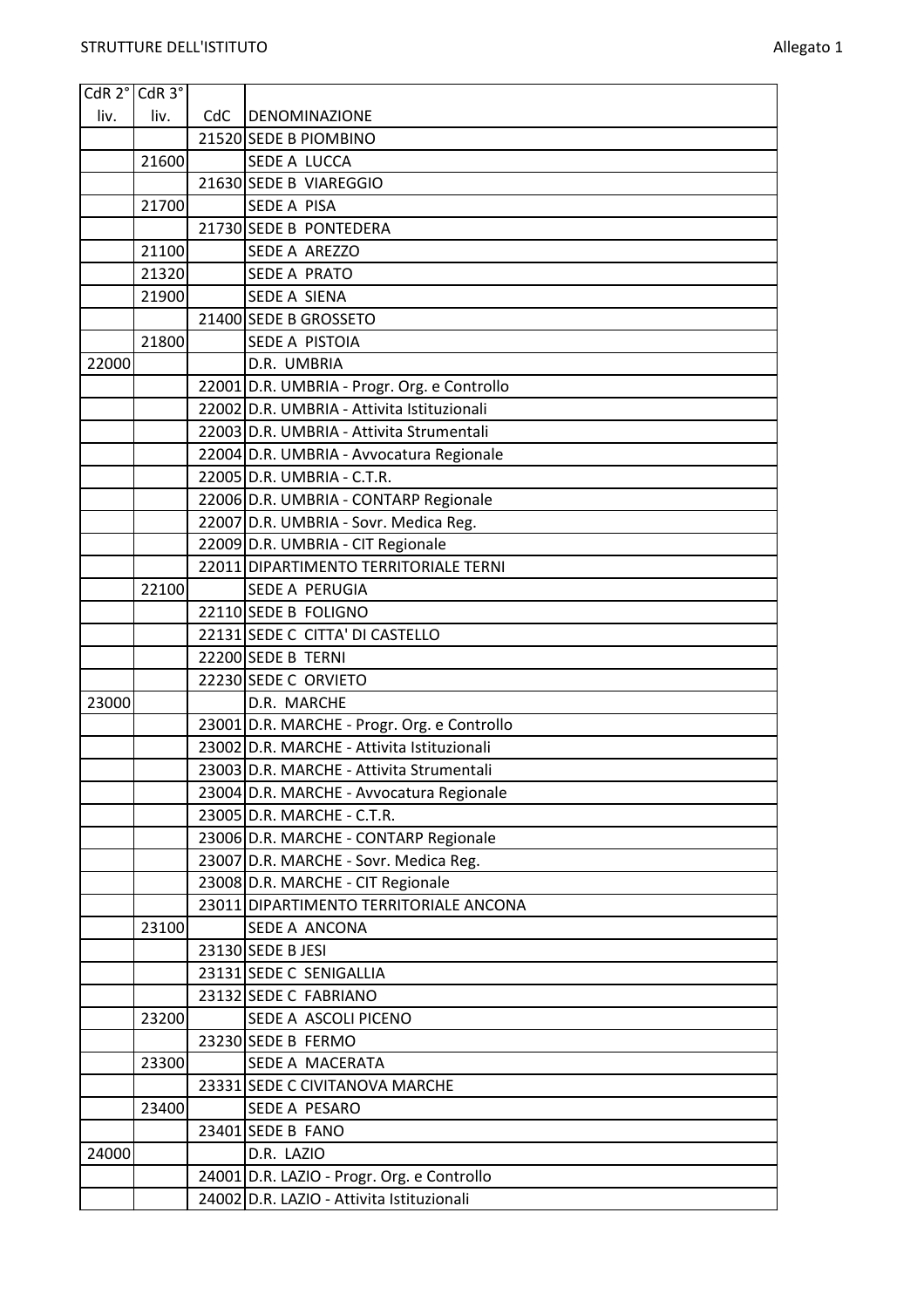| CdR 2° CdR 3° |       |     |                                                |
|---------------|-------|-----|------------------------------------------------|
| liv.          | liv.  | CdC | DENOMINAZIONE                                  |
|               |       |     | 24003 D.R. LAZIO - Attivita Strumentali        |
|               |       |     | 24004 D.R. LAZIO - Avvocatura Regionale        |
|               |       |     | 24005 D.R. LAZIO - C.T.R.                      |
|               |       |     | 24006 D.R. LAZIO - CONTARP Regionale           |
|               |       |     | 24007 D.R. LAZIO - Sovr. Medica Reg.           |
|               |       |     | 24009 D.R. LAZIO - Uff Locazioni e dismissioni |
|               |       |     | 24010 D.R. LAZIO - CIT Regionale               |
|               |       |     | 24011 DIPARTIMENTO TERRITORIALE ROMA           |
|               | 24100 |     | SEDE A FROSINONE                               |
|               |       |     | 24110 SEDE B CASSINO                           |
|               |       |     | 24131 SEDE C SORA                              |
|               | 24200 |     | <b>SEDE A LATINA</b>                           |
|               |       |     | 24230 SEDE C FORMIA                            |
|               | 24400 |     | <b>SEDE A ROMA Centro</b>                      |
|               |       |     | 24401 SEDE B ROMA AURELIO                      |
|               |       |     | 24442 SEDE B CIVITAVECCHIA                     |
|               | 24470 |     | SEDE A ROMA NOMENTANO                          |
|               |       |     | 24300 SEDE B RIETI                             |
|               |       |     | 24460 SEDE B TIVOLI                            |
|               | 24500 |     | <b>SEDE A VITERBO</b>                          |
|               |       |     | 24530 SEDE C CIVITA CASTELLANA                 |
|               | 24480 |     | SEDE A ROMA LAURENTINO                         |
|               |       |     | 24444 SEDE C NETTUNO                           |
|               | 24441 |     | SEDE A ROMA TUSCOLANO                          |
|               |       |     | 24443 SEDE B VELLETRI                          |
| 31000         |       |     | D.R. ABRUZZO                                   |
|               |       |     | 31001 D.R. ABRUZZO - Progr. Org. e Controllo   |
|               |       |     | 31002 D.R. ABRUZZO - Attivita Istituzionali    |
|               |       |     | 31003 D.R. ABRUZZO - Attivita Strumentali      |
|               |       |     | 31004 D.R. ABRUZZO - Avvocatura Regionale      |
|               |       |     | 31005 D.R. ABRUZZO - C.T.R.                    |
|               |       |     | 31006 D.R. ABRUZZO - CONTARP Regionale         |
|               |       |     | 31007 D.R. ABRUZZO - Sovr. Medica Reg.         |
|               |       |     | 31009 D.R. ABRUZZO - CIT Regionale             |
|               |       |     | 31011 DIPARTIMENTO TERRITORIALE PESCARA        |
|               | 31100 |     | SEDE A CHIETI                                  |
|               |       |     | 31110 SEDE C LANCIANO                          |
|               | 31200 |     | SEDE A L'AQUILA                                |
|               |       |     | 31210 SEDE B AVEZZANO                          |
|               |       |     | 31231 SEDE C SULMONA                           |
|               | 31300 |     | SEDE A PESCARA                                 |
|               | 31400 |     | SEDE A TERAMO                                  |
| 32000         |       |     | D.R. MOLISE                                    |
|               |       |     | 32001 D.R. MOLISE - Progr. Org. e Controllo    |
|               |       |     | 32002 D.R. MOLISE - Attivita Istituzionali     |
|               |       |     | 32003 D.R. MOLISE - Attivita Strumentali       |
|               |       |     | 32004 D.R. MOLISE - Avvocatura Regionale       |
|               |       |     | 32005 D.R. MOLISE - C.T.R.                     |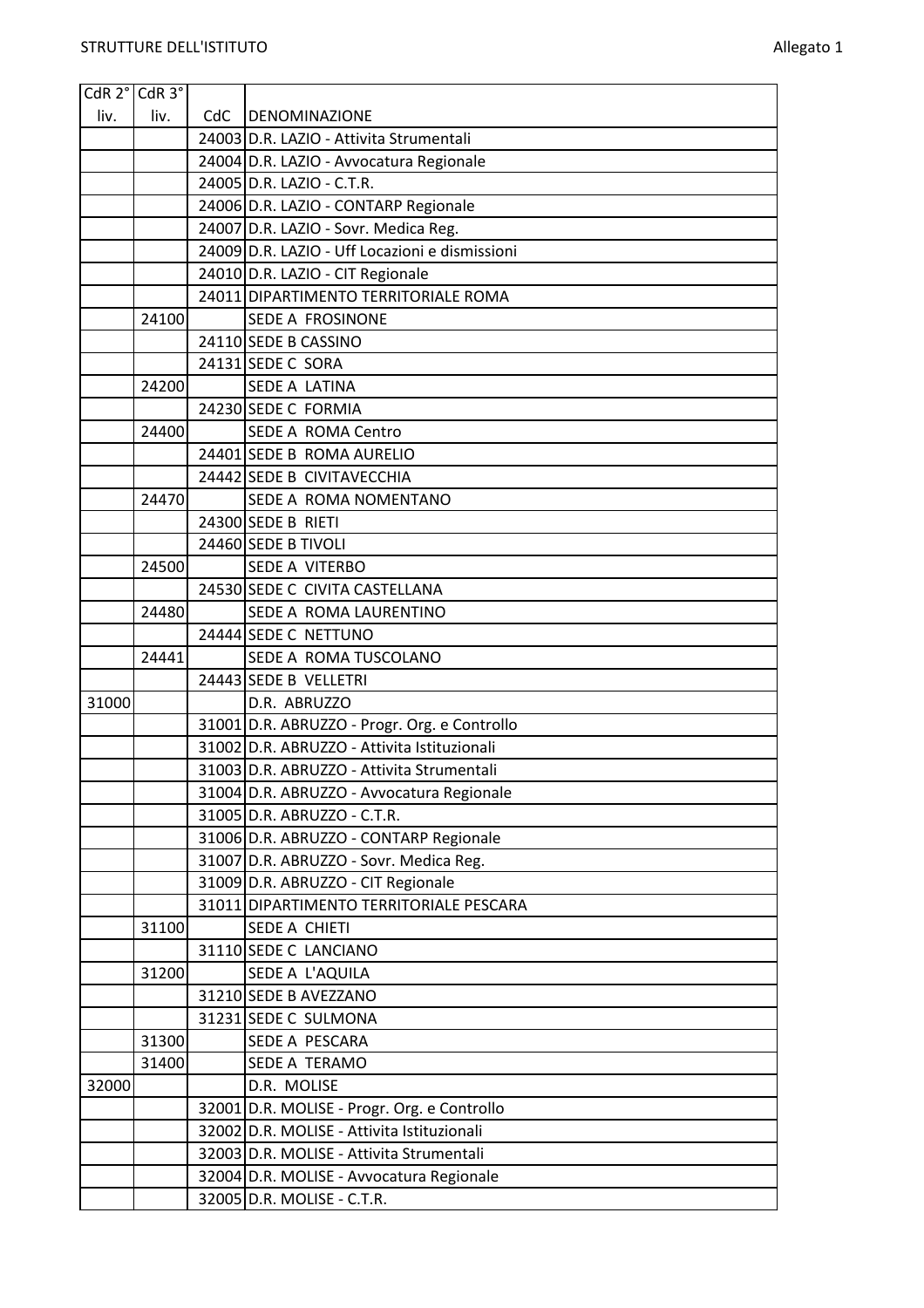|       | CdR 2° CdR 3° |     |                                                                                           |
|-------|---------------|-----|-------------------------------------------------------------------------------------------|
| liv.  | liv.          | CdC | <b>DENOMINAZIONE</b>                                                                      |
|       |               |     | 32006 D.R. MOLISE - CONTARP Regionale                                                     |
|       |               |     | 32007 D.R. MOLISE - Sovr. Medica Reg.                                                     |
|       |               |     | 32008 D.R. MOLISE - CIT Regionale                                                         |
|       |               |     | 32011 DIPARTIMENTO TERRITORIALE CAMPOBASSO                                                |
|       |               |     | 32100 SEDE B CAMPOBASSO                                                                   |
|       |               |     | 32130 SEDE C TERMOLI                                                                      |
|       |               |     | 32200 SEDE B ISERNIA                                                                      |
| 33000 |               |     | D.R. CAMPANIA                                                                             |
|       |               |     | 33001 D.R. CAMPANIA - Progr. Org. e Controllo                                             |
|       |               |     | 33002 D.R. CAMPANIA - Attività Istituzionali                                              |
|       |               |     | 33003 D.R. CAMPANIA - Attività Strumentali                                                |
|       |               |     | 33004 D.R. CAMPANIA - Avvocatura Regionale                                                |
|       |               |     | 33005 D.R. CAMPANIA - C.T.R.                                                              |
|       |               |     | 33006 D.R. CAMPANIA - CONTARP Regionale                                                   |
|       |               |     | 33007 D.R. CAMPANIA - Sovr. Medica Reg.                                                   |
|       |               |     | 33009 D.R. CAMPANIA - CIT Regionale                                                       |
|       |               |     | 33011 DIPARTIMENTO TERRITORIALE NAPOLI                                                    |
|       |               |     | 33012 DIPARTIMENTO TERRITORIALE AVELLINO                                                  |
|       | 33100         |     | SEDE A AVELLINO                                                                           |
|       |               |     | 33101 SEDE C S. ANGELO DEI LOMBARDI                                                       |
|       |               |     | 33200 SEDE B BENEVENTO                                                                    |
|       |               |     | 33201 SEDE C S. AGATA DEI GOTI                                                            |
|       | 33300         |     | SEDE A CASERTA                                                                            |
|       |               |     | 33310 SEDE B AVERSA                                                                       |
|       | 33400         |     | <b>SEDE A NAPOLI</b>                                                                      |
|       |               |     | 33401 SEDE C NAPOLI - CAMPI FLEGREI                                                       |
|       |               |     | 33403 SEDE C NAPOLI DE GASPERI                                                            |
|       | 33470         |     | <b>SEDE A NOLA</b>                                                                        |
|       |               |     | 33420 SEDE B CASTELLAMMARE DI STABIA                                                      |
|       | 33500         |     | SEDE A SALERNO                                                                            |
|       |               |     | 33530 SEDE B BATTIPAGLIA                                                                  |
|       |               |     | 33531 SEDE C NOCERA INFERIORE                                                             |
|       |               |     | 33532 SEDE C SALA CONSILINA                                                               |
|       | 33990         |     | S.C. NAV. CAMPANIA (EX-IPSEMA)<br>33995 S.C. NAV. CAMPANIA - CENTRO OPERATIVO MOLFETTA    |
| 34000 |               |     | D.R. PUGLIA                                                                               |
|       |               |     |                                                                                           |
|       |               |     | 34001 D.R. PUGLIA - Progr. Org. e Controllo<br>34002 D.R. PUGLIA - Attivita Istituzionali |
|       |               |     | 34003 D.R. PUGLIA - Attivita Strumentali                                                  |
|       |               |     | 34004 D.R. PUGLIA - Avvocatura Regionale                                                  |
|       |               |     | 34005 D.R. PUGLIA - C.T.R.                                                                |
|       |               |     | 34006 D.R. PUGLIA - CONTARP Regionale                                                     |
|       |               |     | 34007 D.R. PUGLIA - Sovr. Medica Reg.                                                     |
|       |               |     | 34009 D.R. PUGLIA - CIT Regionale                                                         |
|       |               |     | 34011 DIPARTIMENTO TERRITORIALE BARI                                                      |
|       |               |     | 34012 DIPARTIMENTO TERRITORIALE TARANTO                                                   |
|       | 34100         |     | SEDE A BARI                                                                               |
|       |               |     | 34140 SEDE B MONOPOLI                                                                     |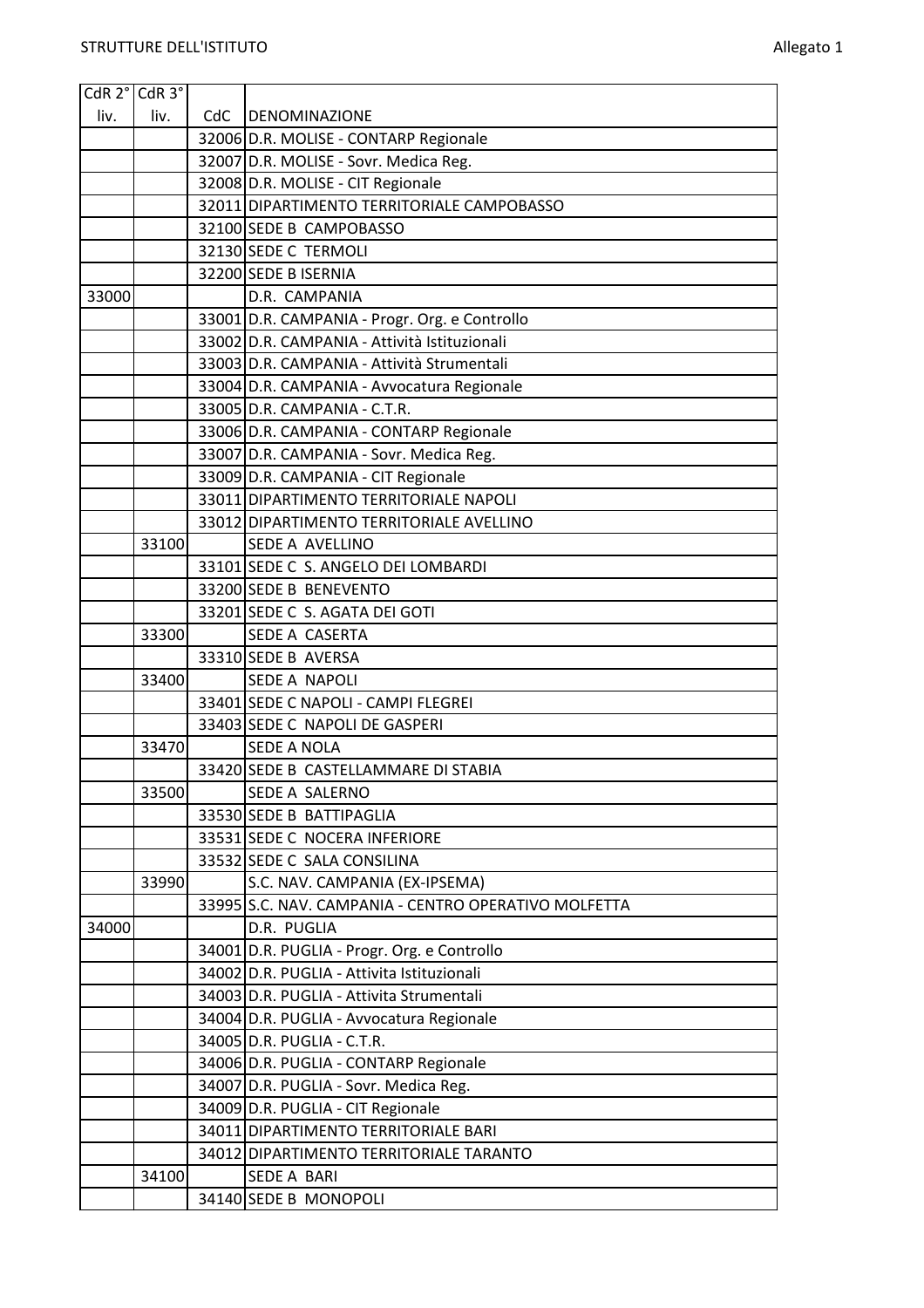Ŧ

| $CdR$ 2 $^{\circ}$ $CdR$ 3 $^{\circ}$ |       |     |                                                |
|---------------------------------------|-------|-----|------------------------------------------------|
| liv.                                  | liv.  | CdC | <b>DENOMINAZIONE</b>                           |
|                                       |       |     | 34141 SEDE B ALTAMURA                          |
|                                       | 34300 |     | SEDE A FOGGIA                                  |
|                                       |       |     | 34110 SEDE B BARLETTA                          |
|                                       |       |     | 34310 SEDE C MANFREDONIA                       |
|                                       | 34400 |     | SEDE A LECCE                                   |
|                                       |       |     | 34401 SEDE C MAGLIE                            |
|                                       |       |     | 34402 SEDE B CASARANO                          |
|                                       |       |     | 34200 SEDE B BRINDISI                          |
|                                       | 34500 |     | <b>SEDE A TARANTO</b>                          |
| 35000                                 |       |     | D.R. BASILICATA                                |
|                                       |       |     | 35001 D.R. BASILICATA - Progr. Org. e Controll |
|                                       |       |     | 35002 D.R. BASILICATA - Attivita Istituzionali |
|                                       |       |     | 35003 D.R. BASILICATA - Attivita Strumentali   |
|                                       |       |     | 35004 D.R. BASILICATA - Avvocatura Regionale   |
|                                       |       |     | 35005 D.R. BASILICATA - C.T.R.                 |
|                                       |       |     | 35006 D.R. BASILICATA - CONTARP Regionale      |
|                                       |       |     | 35007 D.R. BASILICATA - Sovr. Medica Reg.      |
|                                       |       |     | 35008 D.R. BASILICATA - CIT Regionale          |
|                                       |       |     | 35011 DIPARTIMENTO TERRITORIALE POTENZA        |
|                                       | 35200 |     | SEDE A POTENZA                                 |
|                                       |       |     | 35100 SEDE B MATERA                            |
|                                       |       |     | 35201 SEDE C MELFI                             |
|                                       |       |     | 35230 SEDE C LAGONEGRO                         |
| 36000                                 |       |     | D.R. CALABRIA                                  |
|                                       |       |     | 36001 D.R. CALABRIA - Progr. Org. e Controllo  |
|                                       |       |     | 36002 D.R. CALABRIA - Attivita Istituzionali   |
|                                       |       |     | 36003 D.R. CALABRIA - Attivita Strumentali     |
|                                       |       |     | 36004 D.R. CALABRIA - Avvocatura Regionale     |
|                                       |       |     | 36005 D.R. CALABRIA - C.T.R.                   |
|                                       |       |     | 36006 D.R. CALABRIA - CONTARP Regionale        |
|                                       |       |     | 36007 D.R. CALABRIA - Sovr. Medica Reg.        |
|                                       |       |     | 36009 D.R. CALABRIA - CIT Regionale            |
|                                       |       |     | 36011 DIPARTIMENTO TERRITORIALE CATANZARO      |
|                                       | 36100 |     | SEDE A CATANZARO                               |
|                                       |       |     | 36400 SEDE B CROTONE                           |
|                                       | 36200 |     | SEDE A COSENZA                                 |
|                                       |       |     | 36201 SEDE C PAOLA                             |
|                                       |       |     | 36202 SEDE C ROSSANO SCALO                     |
|                                       |       |     | 36230 SEDE C CASTROVILLARI                     |
|                                       | 36300 |     | SEDE A REGGIO CALABRIA                         |
|                                       |       |     | 36110 SEDE B VIBO VALENTIA                     |
|                                       |       |     | 36302 SEDE C LOCRI                             |
|                                       |       |     | 36303 SEDE C PALMI                             |
| 41000                                 |       |     | D.R. SICILIA                                   |
|                                       |       |     | 41001 D.R. SICILIA - Progr. Org. e Controllo   |
|                                       |       |     | 41002 D.R. SICILIA - Attivita Istituzionali    |
|                                       |       |     | 41003 D.R. SICILIA - Attivita Strumentali      |
|                                       |       |     | 41004 D.R. SICILIA - Avvocatura Regionale      |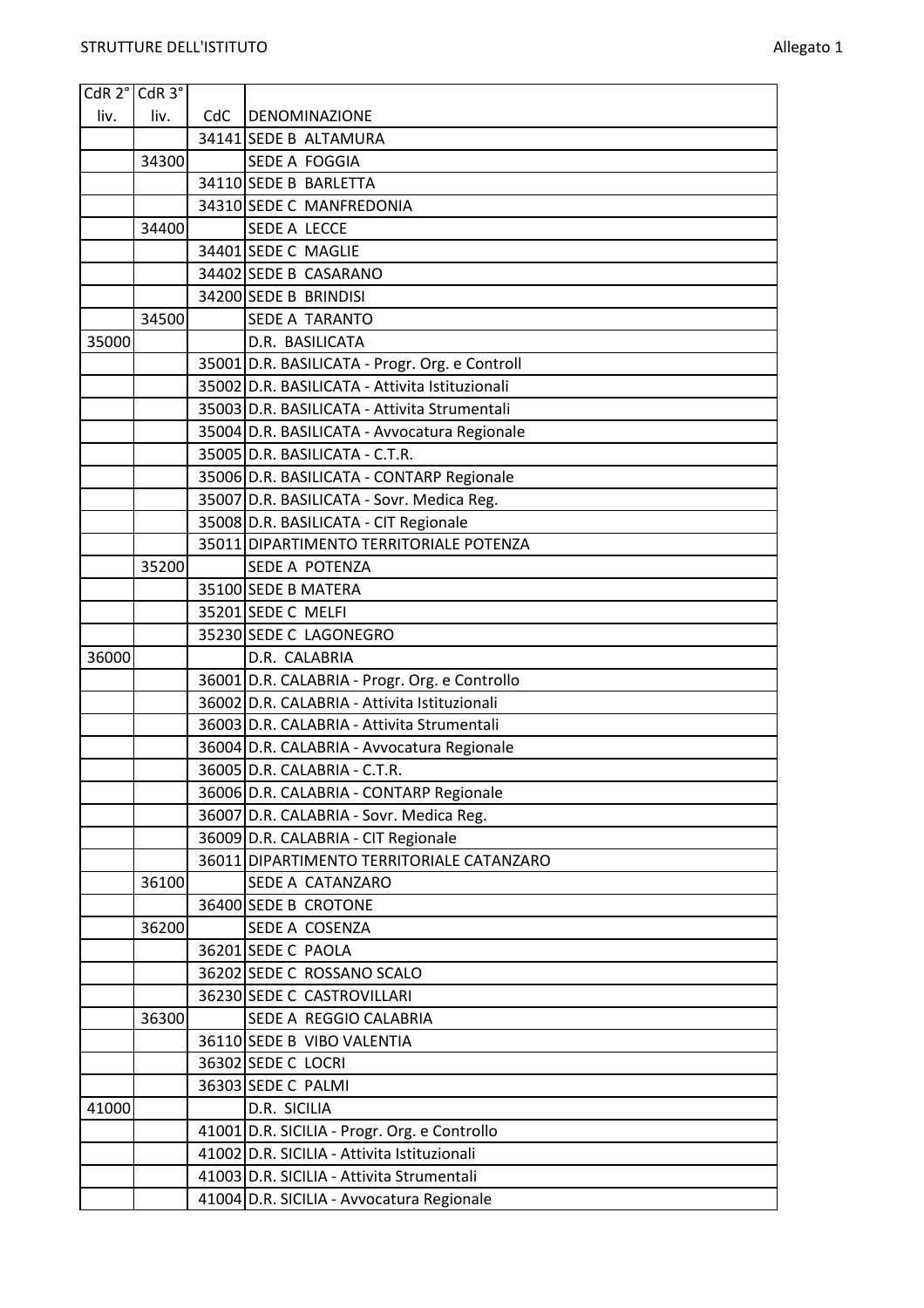| CdR 2° CdR 3° |       |     |                                                                                     |
|---------------|-------|-----|-------------------------------------------------------------------------------------|
| liv.          | liv.  | CdC | DENOMINAZIONE                                                                       |
|               |       |     | $41005$ D.R. SICILIA - C.T.R.                                                       |
|               |       |     | 41006 D.R. SICILIA - CONTARP Regionale                                              |
|               |       |     | 41007 D.R. SICILIA - Sovr. Medica Reg.                                              |
|               |       |     | 41009 D.R. SICILIA - CIT Regionale                                                  |
|               |       |     | 41011 DIPARTIMENTO TERRITORIALE PALERMO                                             |
|               |       |     | 41012 DIPARTIMENTO TERRITORIALE CATANIA                                             |
|               |       |     | 41013 DIPARTIMENTO TERRITORIALE MESSINA                                             |
|               | 41200 |     | SEDE A CALTANISSETTA                                                                |
|               |       |     | 41400 SEDE B ENNA                                                                   |
|               | 41300 |     | SEDE A CATANIA                                                                      |
|               |       |     | 41302 SEDE C CALTAGIRONE                                                            |
|               | 41500 |     | SEDE A MESSINA                                                                      |
|               |       |     | 41520 SEDE B MILAZZO                                                                |
|               | 41600 |     | SEDE A PALERMO DEL FANTE                                                            |
|               |       |     | 41630 SEDE C TERMINI IMERESE                                                        |
|               |       |     | 41640 SEDE B PALERMO TITONE                                                         |
|               | 41800 |     | <b>SEDE A SIRACUSA</b>                                                              |
|               |       |     | 41700 SEDE B RAGUSA                                                                 |
|               | 41900 |     | <b>SEDE A TRAPANI</b>                                                               |
|               |       |     | 41901 SEDE C MAZARA DEL VALLO                                                       |
|               | 41100 |     | SEDE A AGRIGENTO                                                                    |
|               | 41990 |     | S.C. NAV. SICILIA (EX-IPSEMA)                                                       |
|               |       |     | 41995 S.C. NAV. SICILIA - CENTRO OPERATIVO MESSINA                                  |
|               |       |     | 41996 S.C. NAV. SICILIA - CENTRO OPERATIVO MAZARA DEL VALLO                         |
| 42000         |       |     | D.R. SARDEGNA                                                                       |
|               |       |     | 42001 D.R. SARDEGNA - Progr. Org. e Controllo                                       |
|               |       |     | 42002 D.R. SARDEGNA - Attivita Istituzionali                                        |
|               |       |     | 42003 D.R. SARDEGNA - Attivita Strumentali                                          |
|               |       |     | 42004 D.R. SARDEGNA - Avvocatura Regionale                                          |
|               |       |     | 42005 D.R. SARDEGNA - C.T.R.                                                        |
|               |       |     | 42006 D.R. SARDEGNA - CONTARP Regionale                                             |
|               |       |     | 42007 D.R. SARDEGNA - Sovr. Medica Reg.                                             |
|               |       |     | 42009 D.R. SARDEGNA - CIT Regionale                                                 |
|               |       |     | 42011 DIPARTIMENTO TERRITORIALE CAGLIARI<br>42012 DIPARTIMENTO TERRITORIALE SASSARI |
|               | 42100 |     | SEDE A CAGLIARI                                                                     |
|               |       |     | 42130 SEDE C CARBONIA                                                               |
|               | 42200 |     | <b>SEDE A NUORO</b>                                                                 |
|               |       |     | 42400 SEDE B ORISTANO                                                               |
|               | 42300 |     | SEDE A SASSARI                                                                      |
|               |       |     | 42330 SEDE C OLBIA                                                                  |
| 60002         |       |     | DIREZIONE CENTRALE PRESTAZIONI                                                      |
|               |       |     | 60208 D.C. PRESTAZIONI Uff. Analisi Svil. Norm                                      |
|               |       |     | 60209 D.C. PREST. Uff. Gest. Sv                                                     |
|               |       |     | 60210 D.C. PRESTAZIONI Uff. Prog. Gest. Com.                                        |
| 60003         |       |     | DIREZIONE CENTRALE PATRIMONIO                                                       |
|               |       |     | 60301 D.C. PATRIMONIO Uff. Pianif. e Pol. Patr                                      |
|               |       |     | 60310 D.C. PATRIMONIO Uff. Inv. Mob. e Cassa                                        |
|               |       |     |                                                                                     |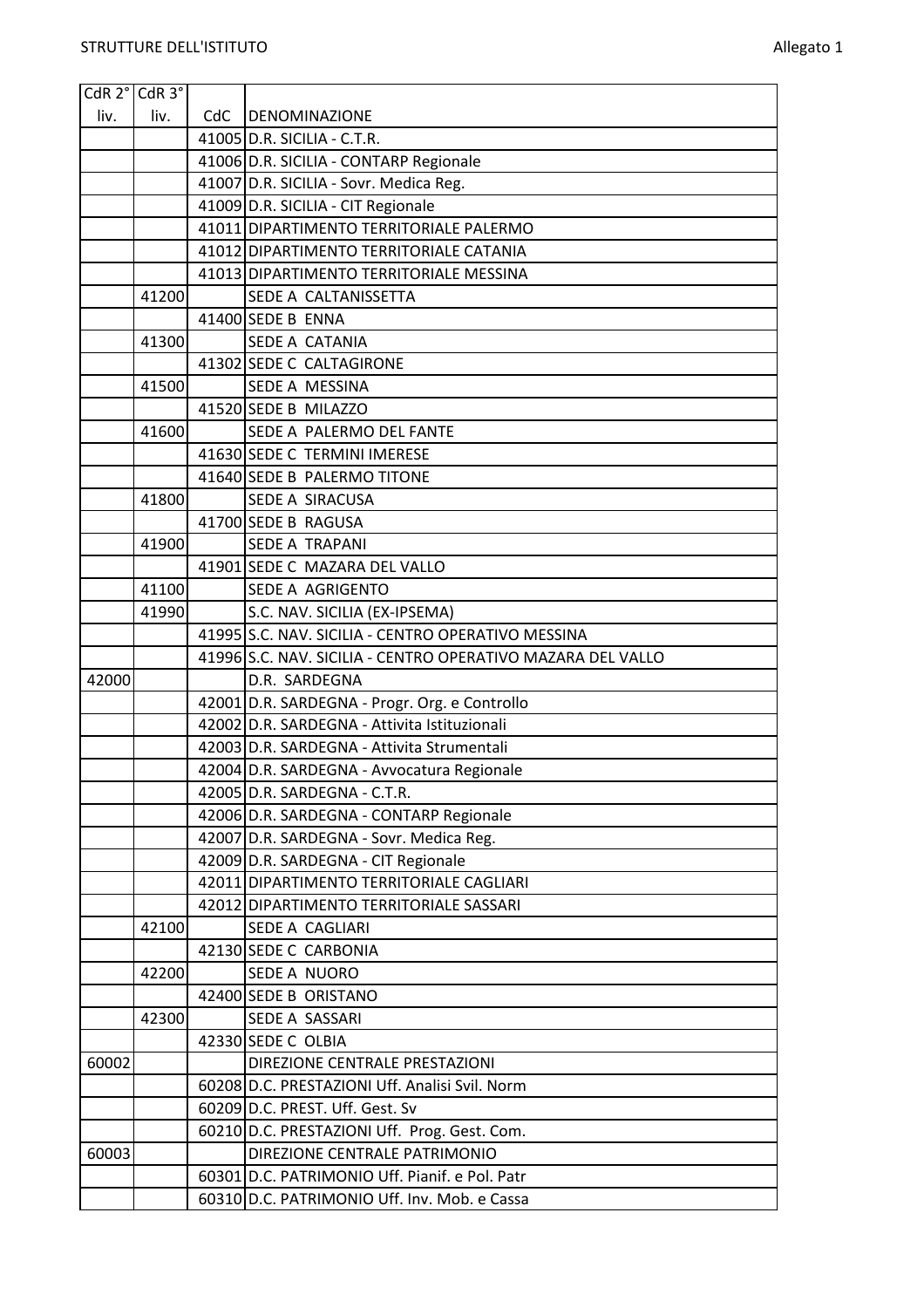|       | CdR 2° CdR 3° |     |                                                                                                  |
|-------|---------------|-----|--------------------------------------------------------------------------------------------------|
| liv.  | liv.          | CdC | <b>DENOMINAZIONE</b>                                                                             |
|       |               |     | 60311 D.C. PATRIMONIO Uff. Inv. Dis. Asset Imm                                                   |
|       |               |     | 60312 D.C. PATRIMONIO Uff. Ges. Appalti Lavori                                                   |
| 60005 |               |     | DIREZIONE CENTRALE SUPPORTO ORGANI                                                               |
|       |               |     | 60501 D.C. SUPP. Uff. pian. e affari generali                                                    |
|       |               |     | 60502 D.C. SUPP. Uff. rel. Pres (ex CdA)                                                         |
|       |               |     | 60503 D.C. SUPP. Uff. rel. CIV                                                                   |
| 60006 |               |     | DIREZIONE CENTRALE RISORSE UMANE                                                                 |
|       |               |     | 60602 D.C.R.U - Uff. risorse umane                                                               |
|       |               |     | 60603 D.C.R.U - Uff. trattamento economico                                                       |
|       |               |     | 60605 D.C.R.U - Uff. disciplinare e contenzios                                                   |
|       |               |     | 60607 D.C.R.U - Uff. Pianif. Norme Rel. Sind                                                     |
|       |               |     | 60608 D.C.R.U. - Uff. Centro Servizi D.G.                                                        |
| 60008 |               |     | STRUTTURA TECNICO-AMMINISTRATIVA DI SERVIZIO AL CIV                                              |
|       |               |     | 60804 STR.TEC.CIV. - Uff. I Pian. e Funz. Ist.                                                   |
|       |               |     | 60805 STR.TEC.CIV. - Uff. II Mon. e Funz. Ist.                                                   |
|       |               |     | 60806 STR.TEC.CIV. - Uff. III Aree Tem. Istit.                                                   |
|       |               |     | 60807 STR.TEC.CIV. - Uff. IV Aree Tem Bilancio                                                   |
|       |               |     | 60808 STR.TEC.CIV. - Uff. V Aree Tem. Ord. Leg                                                   |
|       |               |     | 60809 STR.TEC.CIV. - Uff. VI Aree Tem. Tarif.                                                    |
| 60009 |               |     | STRUTTURA PROFESSIONALE AVVOCATURA GENERALE                                                      |
|       |               |     | 60901 AVV. GEN. Supporto amministrativo                                                          |
|       |               |     | 60902 AVV. GEN. Settore progr. e org. attivita                                                   |
|       |               |     | 60903 AVV. GEN. Settore rischi                                                                   |
|       |               |     | 60904 AVV. GEN. Settore prestazioni                                                              |
|       |               |     | 60905 AVV. GEN. Settore personale                                                                |
|       |               |     | 60906 AVV. GEN. Settore penale                                                                   |
|       |               |     | 60907 AVV. GEN. Sett. prev.ne e resp.ta civile<br>60908 AVV. GEN. Sett. beni imm. e app. di lavo |
|       |               |     | 60909 AVV. GEN. Sett. Fin. beni mobili e servi                                                   |
| 60010 |               |     | DIREZIONE CENTRALE RISCHI                                                                        |
|       |               |     | 61001 D.C. RISCHI Uff. Pian.ne e Pol. Assic.                                                     |
|       |               |     | 61002 D.C. RISCHI Uff. Tariffe                                                                   |
|       |               |     | 61003 D.C. RISCHI Uff. Entrate                                                                   |
|       |               |     | 61004 D.C. RISCHI Uff. Vigilanza Assicurativa                                                    |
| 60011 |               |     | <b>UFFICIO STAMPA</b>                                                                            |
| 60012 |               |     | UFFICIO RAPPORTI ASSICURATIVI EXTRA-NAZIONALI                                                    |
| 60013 |               |     | DIREZIONE CENTRALE RAGIONERIA                                                                    |
|       |               |     | 61301 D.C. RAGIONERIA Uff. Pian. e Bilancio                                                      |
|       |               |     | 61305 D.C. RAGIONERIA Uff. Tributario e Prev.                                                    |
|       |               |     | 61306 D.C. RAGIONERIA Uff. Cont. Att. Strum.                                                     |
|       |               |     | 61309 D.C. RAGIONERIA Uff. Con. Att. Ist. Pat.                                                   |
| 60014 |               |     | DC COMUNICAZIONE                                                                                 |
|       |               |     | 61401 D.C. COM.NE - Uff. Pian. e Com. Interna                                                    |
|       |               |     | 61402 D.C. COM.NE - Uff. Com. Est. e Rel. Int.                                                   |
|       |               |     | 61405 D.C. COM.NE - Uff. Com. Mult. Editoria                                                     |
|       | 50013         |     | TIPOGRAFIA DI MILANO                                                                             |
| 60015 |               |     | STRUTTURA PROFESSIONALE CONSULENZA STATISTICO ATTUARIALE                                         |
|       |               |     | 61501 C.S.A. Supporto amministrativo                                                             |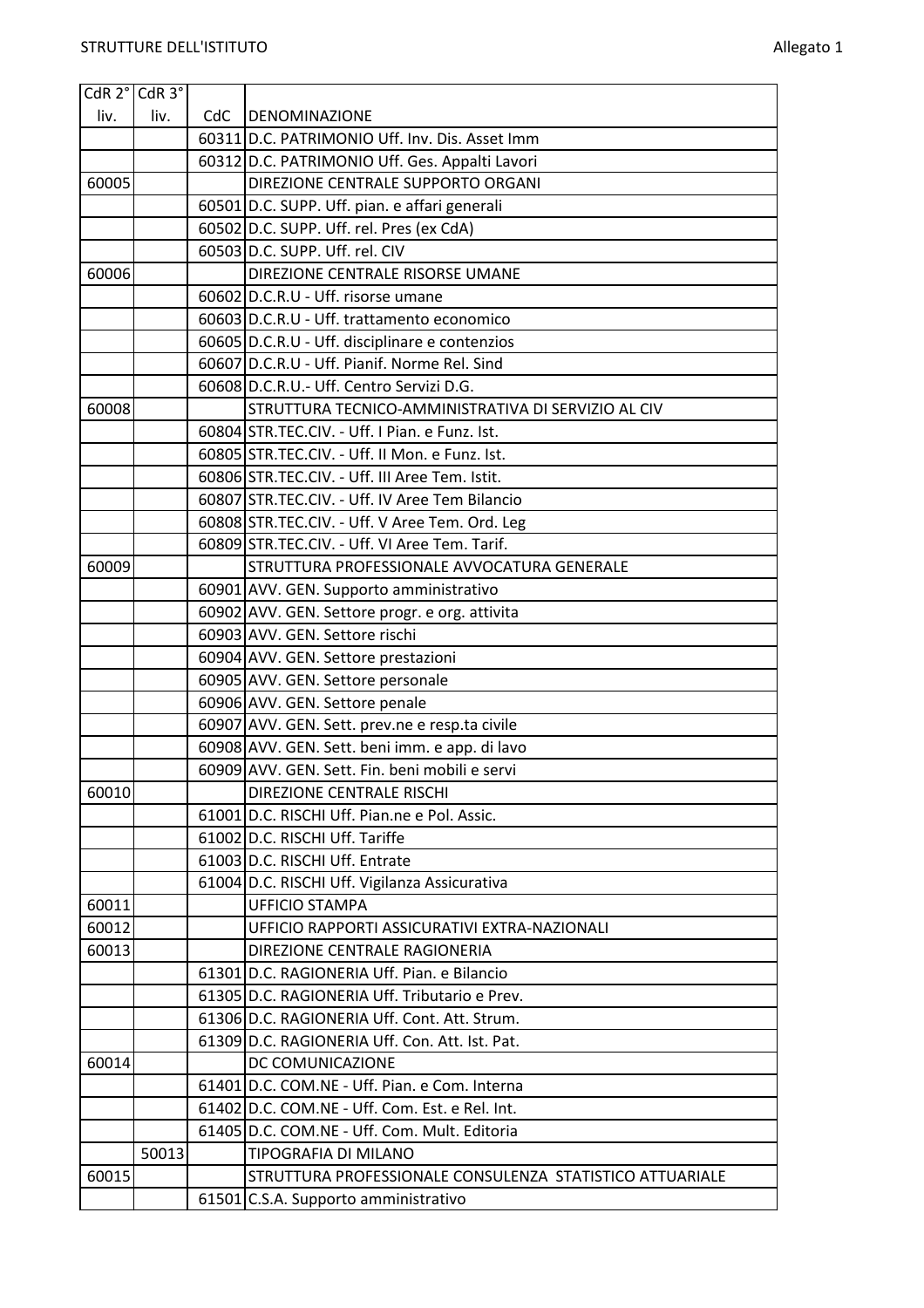|       | $ C$ dR 2 $^{\circ} C$ dR 3 $^{\circ}$ |     |                                                            |
|-------|----------------------------------------|-----|------------------------------------------------------------|
| liv.  | liv.                                   | CdC | <b>DENOMINAZIONE</b>                                       |
|       |                                        |     | 61502 C.S.A. Sett. progr.ne attivita prof.le               |
|       |                                        |     | 61503 C.S.A. Settore finanz. e prestazioni                 |
|       |                                        |     | 61504 C.S.A. Settore banche dati                           |
|       |                                        |     | 61505 C.S.A. Settore prevenzione                           |
|       |                                        |     | 61506 C.S.A. Settore tariffe                               |
|       |                                        |     | 61507 C.S.A. Osserv. permanente socio-econ.co              |
| 60016 |                                        |     | DIREZIONE CENTRALE SERVIZI INFORMATIVI E TELECOMUNICAZIONI |
|       |                                        |     | 61611 D.C.S.I.T. Strategie e governo risorse               |
|       |                                        |     | 61612 D.C.S.I.T. Sistemi e Reti                            |
|       |                                        |     | 61613 D.C.S.I.T. Interoperabilità e Coop. web              |
|       |                                        |     | 61614 D.C.S.I.T. Serv. Appl. Rap. Aziende Ass.             |
|       |                                        |     | 61615 D.C.S.I.T. Serv. Appl. per prestazioni               |
|       |                                        |     | 61616 D.C.S.I.T. Inf. Direz. Serv. Comunicaz.              |
|       |                                        |     | 61617 D.C.S.I.T. Serv. Appl. Att. Strumentali              |
| 60017 |                                        |     | STRUTTURA PROFESSIONALE CONSULENZA TECNICA PER L'EDILIZIA  |
|       |                                        |     | 61701 C.T.E. Supporto amministrativo                       |
|       |                                        |     | 61714 C.T.E. Sett. Attività Generali                       |
|       |                                        |     | 61715 C.T.E. Sett. Edil. Prev. Edif. Istitu                |
|       |                                        |     | 61716 C.T.E. Sett. Fin. Mob. e Immob.                      |
|       |                                        |     | 61717 C.T.E. Sett. Int. Edifici Riab-Prot.                 |
|       |                                        |     | 61718 C.T.E. Sett. Int. Edifici D.G. Manutenz.             |
|       |                                        |     | 61719 C.T.E. Sett. Prev. Sic. Qual. Eff. Gest.             |
| 60020 |                                        |     | SERVIZIO ISPETTORATO E AUDIT                               |
|       |                                        |     | 62001 D.C. ISPETTORATO Uff. Pianificazione                 |
|       |                                        |     | 62002 D.C. ISPETTORATO Unita Org. Semplice                 |
|       |                                        |     | 62002 D.C. ISPETTORATO Unita Org. Semplice                 |
|       |                                        |     | 62002 D.C. ISPETTORATO Unita Org. Semplice                 |
|       |                                        |     | 62002 D.C. ISPETTORATO Unita Org. Semplice                 |
|       |                                        |     | 62002 D.C. ISPETTORATO Unita Org. Semplice                 |
|       |                                        |     | 62002 D.C. ISPETTORATO Unita Org. Semplice                 |
| 60024 |                                        |     | SOVRINTENDENZA MEDICA GENERALE                             |
|       |                                        |     | 62400 S. M. G. Supporto Amministrativo                     |
|       |                                        |     | 62401 S. M. G. Sett. Pian.ne e controllo quali             |
|       |                                        |     | 62402 S. M. G. Sett. Comp.ti org.ve att.sanita             |
|       |                                        |     | 62404 S. M. G. Sett. infortuni e mal. professi             |
|       |                                        |     | 62405 S. M. G. Sett. Prev., epidem. e statisti             |
|       |                                        |     | 62406 S. M. G. Sett. cure, riabilitazione e pr             |
|       |                                        |     | 62407 S. M. G. S.Form. e agg. Pr., pub. e conv             |
| 60026 |                                        |     | STRUTTURA PROFESS. CONS. TECNICA ACC. RISCHI E PREVENZIONE |
|       |                                        |     | 62600 C.O.N.T.A.R.P. Supporto amministrativo               |
|       |                                        |     | 62601 C.O.N.T.A.R.P. Settore tariffe                       |
|       |                                        |     | 62602 C.O.N.T.A.R.P. S. prest.ni ed ig.ne ind.             |
|       |                                        |     | 62604 C.O.N.T.A.R.P. Laboratorio                           |
|       |                                        |     | 62605 C.O.N.T.A.R.P. Prevenzione                           |
|       |                                        |     | 67001 D.C. PREV.NE Staff tecnico multidiscipl.             |
| 60028 |                                        |     | STRUTTURA PROFESS. CONS. PER L'INNOVAZIONE TECNOLOGICA     |
|       |                                        |     | 62800 C.I.T. Supporto amministrativo                       |
|       |                                        |     | 62809 C.I.T. Sett. Sistemi Tecnologici                     |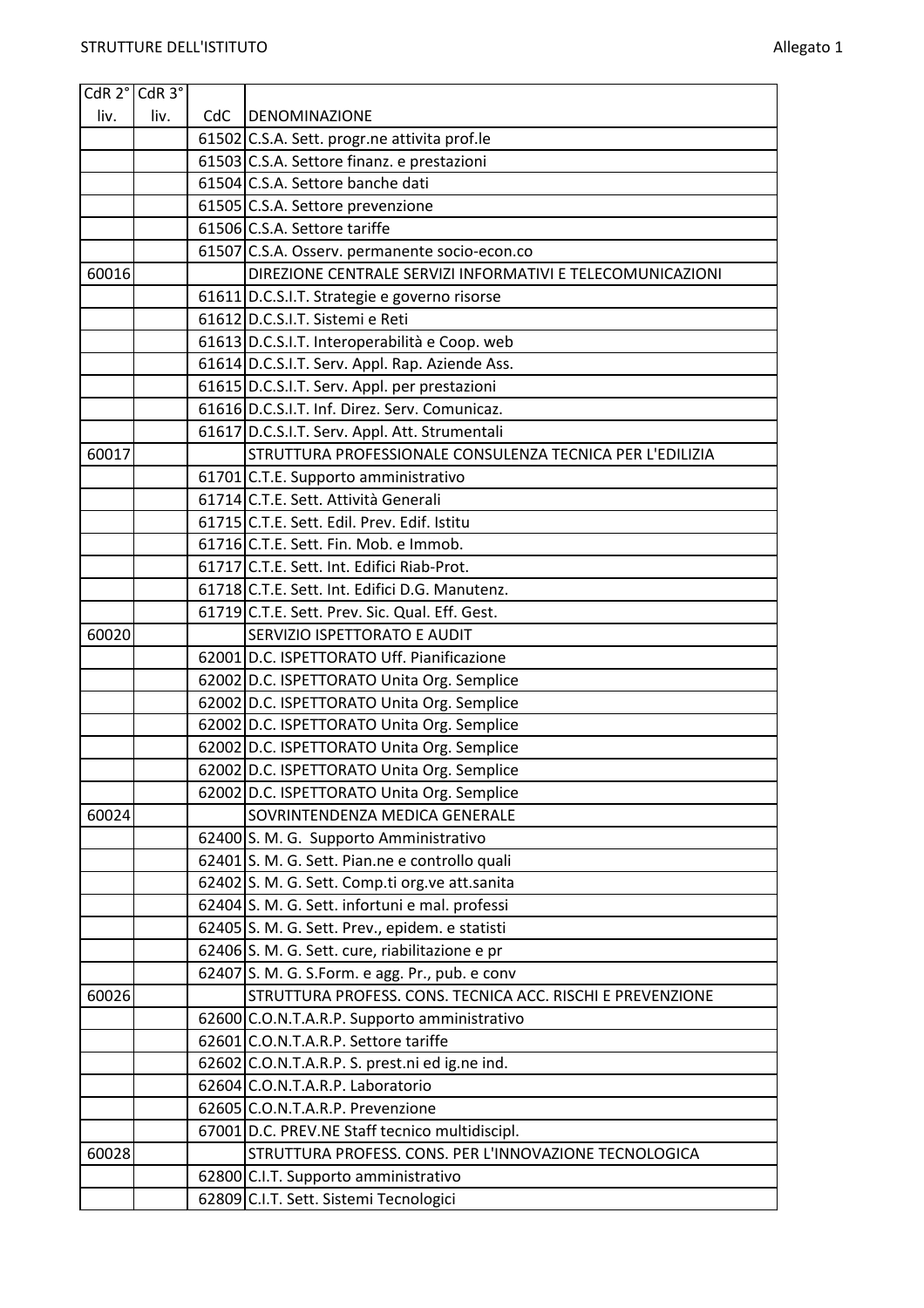| CdR 2° CdR 3° |       |     |                                                                                     |
|---------------|-------|-----|-------------------------------------------------------------------------------------|
| liv.          | liv.  | CdC | DENOMINAZIONE                                                                       |
|               |       |     | 62810 C.I.T. Sett. Servizi Connettivita                                             |
|               |       |     | 62811 C.I.T. Sett. Servizi Innovazione                                              |
|               |       |     | 62812 C.I.T. Sett. Servizi Contratt. Inform.                                        |
|               |       |     | 62813 C.I.T. Sett. Sicurezza Tutela Informazio                                      |
|               |       |     | 62814 C.I.T. Sett. Sistemi Applicativi                                              |
|               |       |     | 62815 C.I.T. Sett. Servizi Gest. Informazioni                                       |
|               |       |     | 62816 C.I.T. Sett. Qualità Serv. e Standard                                         |
| 60030         |       |     | DIREZIONE CENTRALE PROGRAMM. ORGANIZZAZIONE E CONTROLLO                             |
|               |       |     | 63001 D.C.P.O.C - Uff. Pianificazione                                               |
|               |       |     | 63004 D.C.P.O.C - Uff. Innovazione Organ.                                           |
|               |       |     | 63006 D.C.P.O.C - Uff. Prog. e Contr. di Gest.                                      |
|               |       |     | 63008 D.C.P.O.C - Qualità e Internal Auditing                                       |
|               |       |     | 63009 D.C.P.O.C - Prog. Gest. Serv. Virtualiz                                       |
| 60040         |       |     | SERVIZIO CENTRALE ACQUISTI                                                          |
|               |       |     | 64001 SERVIZIO ACQUISTI - Uff. Gestione Gare                                        |
|               |       |     | 64002 SERVIZIO ACQUISTI - Uff. Gest Forn Ser                                        |
| 60050         |       |     | <b>SERVIZIO FORMAZIONE</b>                                                          |
|               | 21335 |     | <b>VILLA TORNABUONI LEMMI</b>                                                       |
| 60061         |       |     | SERVIZIO CASELLARIO CENTRALE INFORTUNI                                              |
| 60070         |       |     | DIREZIONE CENTRALE PREVENZIONE                                                      |
|               |       |     | 67002 D.C. PREV.NE Uff. Pian e pol. per la pre                                      |
|               |       |     | 67003 D.C. PREV.Uff. Prev. Int. e per la pub.                                       |
|               |       |     | 67004 D.C. PREV. Uff. Prev. per l'impr. privat                                      |
| 60071         |       |     | DC RIABILITAZIONE E PROTESI                                                         |
|               |       |     | 67101 D.C. R. E P.Uff. Pian. e pol. per reins.                                      |
|               |       |     | 67102 D.C. RIAB. E PROTESI Uff. organizz.ne                                         |
|               | 18190 |     | CENTRO PROTESI VIGORSO DI BUDRIO                                                    |
|               |       |     | 18191 CENTRO PROTESI - FILIALE DI ROMA<br>18192 Rapporti Clientela del C.P. Vigorso |
|               |       |     | 18193 Att. Strum. Rapp. Forn. C.P. Vigorso                                          |
|               | 21790 |     | CENTRO RIABILITAZIONE MOTORIA VOLTERRA                                              |
|               |       |     | 60101 SEGRETERIA TECNICA PRESIDENTE                                                 |
|               |       |     | 60102 SEGRETERIA TECNICA ex CONSIGLIO DI AMMINISTRAZIONE                            |
|               |       |     | 60103 SEGRETERIA TECNICA COLLEGIO DEI SINDACI                                       |
|               |       |     | 60104 SEGRETERIA TECNICA DIRETTORE GENERALE                                         |
|               |       |     | 60105 SEGRETERIA TECNICA MAGISTRATO DELLA CORTE DEI CONTI                           |
| 60080         |       |     | OIV - STRUTTURA TECNICA                                                             |
| INDIV.        |       |     | UFFICI CENTRALI EX IPSEMA                                                           |
|               |       |     | 67201 U.C. ROMA UFF. 1                                                              |
|               |       |     | 67202 U.C. ROMA UFF. 2                                                              |
|               |       |     | 67203 U.C. ROMA UFF. 3                                                              |
| INDIV.        |       |     | <b>UFFICI CENTRALI EX ISPESL</b>                                                    |
|               |       |     | 60089 SERVIZIO PREVENZIONE E PROTEZIONE (EX ISPESL)                                 |
|               |       |     | 60090 UFFICIO STAMPA (EX ISPESL)                                                    |
|               |       |     | 60091 DIP. BILANCIO, PERSONALE E AFFARI GENERALI (EX ISPESL)                        |
|               |       |     | 60092 DIP. PROCESSI ORGANIZZATIVI (EX ISPESL)                                       |
|               |       |     | 60093 DIPARTIMENTO IGIENE DEL LAVORO (EX ISPESL)                                    |
|               |       |     | 60094 DIPARTIMENTO MEDICINA DEL LAVORO (EX ISPESL)                                  |